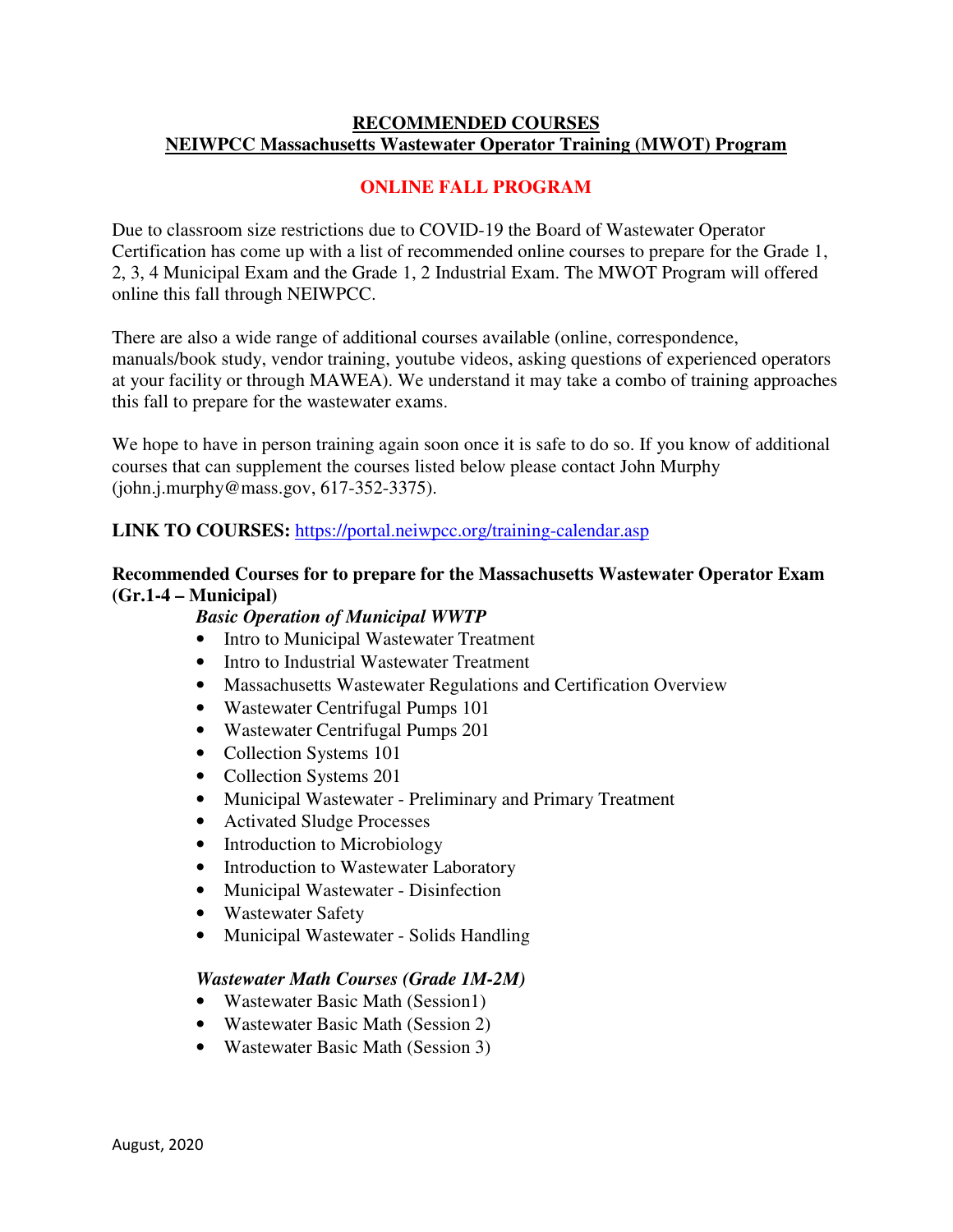# *Wastewater Math Courses (Grade 3M-4M)*

- Applied Wastewater Math (Session 1)
- Applied Wastewater Math (Session 2)
- Applied Wastewater Math (Session3)

#### *Laboratory Procedures*

- Water Quality and Effluent Limitations for Wastewater Treatment NPDES **Permitting**
- Sampling Techniques and Chain of Custody for a Wastewater Treatment Facility
- Laboratory Analyses pH and Total Residual Chlorine
- Laboratory Analyses Biochemical Oxygen Demand and Dissolved Oxygen
- Laboratory Analyses Solids
- Laboratory Analyses Bacteria

## **Recommended Courses for to prepare for the Massachusetts Wastewater Operator Exam (Gr.1-2 – Industrial)**

### *Basic Industrial WWT*

- Intro to Municipal Wastewater Treatment
- Intro to Industrial Wastewater Treatment
- Wastewater Centrifugal Pumps 101
- Wastewater Centrifugal Pumps 201
- Industrial Wastewater Characteristics/Chemistry
- Industrial Wastewater Physical Chemical Treatment
- Introduction to Wastewater Laboratory
- Industrial Wastewater Solids Handling and Filtration
- Wastewater Safety

#### *Wastewater Math Courses (Grade 1I-2I)*

- Wastewater Basic Math (Session1)
- Wastewater Basic Math (Session 2)
- Wastewater Basic Math (Session 3)